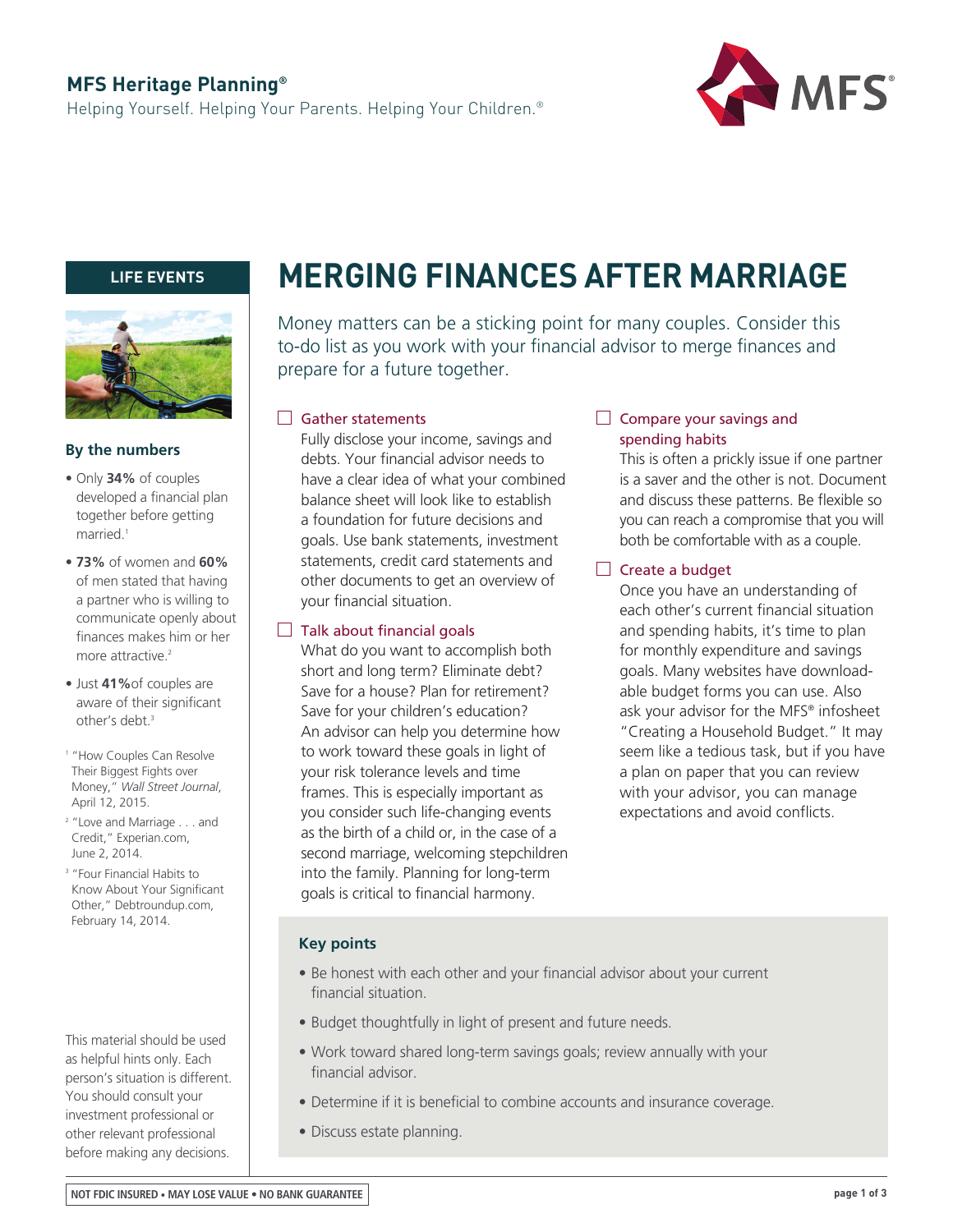## **MFS Heritage Planning®**

Helping Yourself. Helping Your Parents. Helping Your Children.®

## $\Box$  Compare insurance plans

Many working couples compare their employers' health care benefits and decide whether it's better to opt for a family plan or keep individual coverage. Also, auto insurance may offer discounts if combined, along with homeowner's insurance, under the same provider.

#### $\Box$  Change your beneficiaries

This step is always important, and particularly so if this is a second marriage and either of you has children from a previous relationship. First and foremost, create and amend your will, updating guardianship of stepchildren if necessary. You need clarity about who will own your assets should something happen to you. Your advisor can help assemble a team of professionals, including tax and legal advisors, to ensure your estate plan is clear, complete and up to date. In addition, go through your investment accounts, savings accounts, retirement plans, insurance policies (life, health, auto, homeowner's) and other accounts and review your beneficiary designations, amending them where necessary.

## $\Box$  Open a joint bank account

A joint account is wise for managing combined household expenses and savings. Many couples, however, also maintain separate accounts for personal discretionary spending. As long as you both agree on the purpose of each account, there is no reason why this option shouldn't succeed. Again, be sure to communicate your needs and concerns clearly so there are no misunderstandings down the road.

## $\Box$  Consider a prenuptial agreement

Many couples find it difficult to broach the topic of a prenuptial agreement because there's nothing romantic about it. In fact, if all you have is an apartment and a paycheck, you don't really need a prenup. However, if you have real estate, a business, children from a previous relationship or significant debts or assets, then you may want to consider one. It is critical to consult a legal professional regarding rules on community property, which address joint ownership of assets and debt brought into the marriage, as well as property acquired after marrying. Think of a prenup as another form of insurance. No one anticipates a car accident, for instance, but when it happens, it's essential to have coverage.

#### **Resources**

**MFS Heritage Planning® worksheets**: Your financial advisor can provide you with these helpful planning worksheets for budgeting, reducing debt and organizing your financial records.

**Institute for Financial Literacy (financiallit.org):**  A nonprofit organization that promotes effective financial education and counseling and offers many free planning tools and articles through its website.